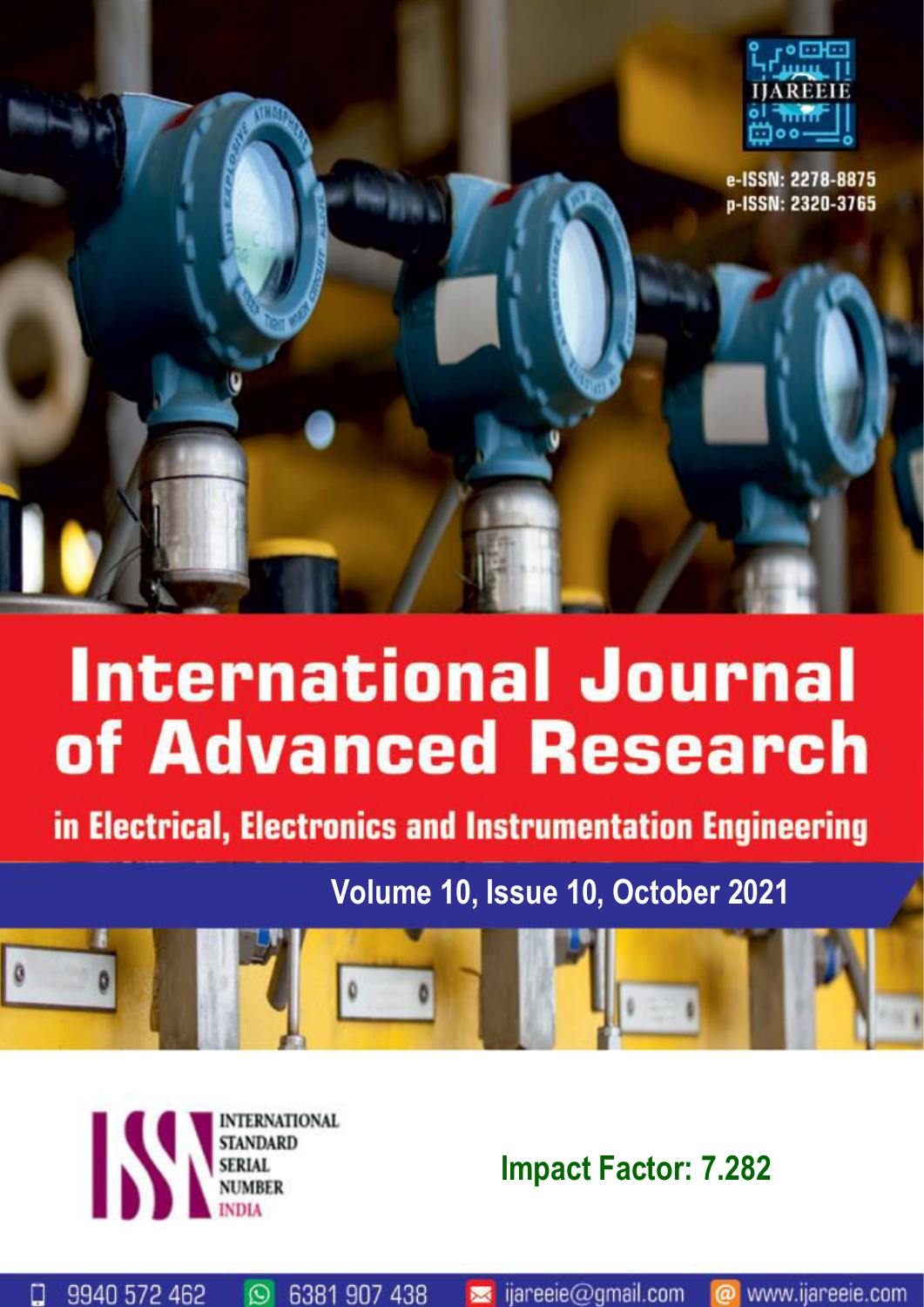

 **| e-ISSN: 2278 – 8875, p-ISSN: 2320 – 3765| [www.ijareeie.com](http://www.ijareeie.com/) | Impact Factor: 7.282|** 

**|| Volume 10, Issue 10, October 2021 ||** 

**DOI:10.15662/IJAREEIE.2021.1010029 |** 

## **Implementation and Design of Boost Converter using Super Capacitor for Solar PV Based Electric Vehicle (EV)**

#### **M S Arvind Barath, R K Sharma**

Department of Electrical Engineering, Lovely Professional University, Phagwara, Punjab, India

**ABSTRACT:** Utilisation of more than one energy source in the electric vehicle (EV) ensures the reliable riding of the vehicle without range anxieties. Solar PV, battery and ultra-capacitor are viable sources to power the EV. A dual input– dual output dc–dc converter is proposed for the integration of the above sources for the EV application. The converter can be used to transfer power between the input sources and loads/utility grid/other EVs. The proposed converter can be operated in ten different modes using the same structure by controlling the appropriate switches. The equivalent circuits with the analytical waveforms of significant modes of operation of the converter are discussed in this study. The proposed converter effectively utilises the solar PV power by operating in six different modes. Also, it has the advantages of wide range of speed control and reduces the number of conduction devices in each mode, thereby enhancing the efficiency. This study presents detailed operating waveforms and dynamic analysis of the proposed DISB DC–DC converter.

#### **I. INTRODUCTION**

Now days we are looking for alternate sources like electric vehicles, in order to cut down the pollution from automobiles which are growing rapidly. In electric vehicles, A DC-DC converter is used to boost the voltage from solar photo voltaic (PV) array and isolated bidirectional DC-DC converter (IBDC) is used to charge and discharge the battery. Renewable energy technologies such as fuel cell and solar are gaining popularity for vehicle application. Not only these energy sources reduce gas in the cities but they also reduce dependability on the fossil energy. As a platform to exchange ideas and research findings related to solar vehicles, North American Solar Challenge. One of the highlights of the event is the solar racecar. This initiative ignites interests of many researchers to develop high efficiency power generated solar, improve aerodynamic and reduce losses in mechanical and electrical in the car. As solar power depends on the sunlight, such vehicle needs secondary sources to drive at night or in cloudy conditions. Alternatively, fuel cell can work all day long as long as hydrogen is available in the tank.

In the past few decades there has been a steady transition from petroleum–based to electric-based transportation in all sectors, including aircraft, trains, ships, and electric vehicles (EVs). This shift is expected to rapidly advance, particularly with EVs, as the benefits, political incentives, and falling prices, including due to large-scale production, aid the market. Clearly, alternatives to fossil fuels need to be developed for transportation, electricity generation, etc. For transportation, EVs have been a recognized solution and continue to become widely accepted as the technology develops and economic feasibility becomes a reality. EVs offer increased efficiency (energy savings) through better fuel economy, reduced emissions/pollution and EVs help the U.S. to have a greater diversity of fuel choices for transportation. Almost all U.S. electricity is produced from domestic sources, including natural gas, coal, nuclear, and renewable sources.

#### **Electric Traction System Specifications**

When designing a bidirectional DC/DC converter suitable for Power Electronic Interface (PEI) between the Energy Storage System (ESS) and the electric traction drive, it is important to indicate the specifications of the electric traction system. These specifications include identifying the level of hybridization of the vehicle; as well as the choice of hybrid drive train configuration, ESS, electric AC drive system, and DC/DC PEI configuration.

#### *A. Level of Hybridization*

In order to determine the dc-link voltage and the energy storage unit capacity at the DC/DC converter terminals, it is empirical to specify the vehicle hybridization level. A full HEV is chosen with large traction motor, high-capacity energy storage pack and main DC bus voltage around 200-300V.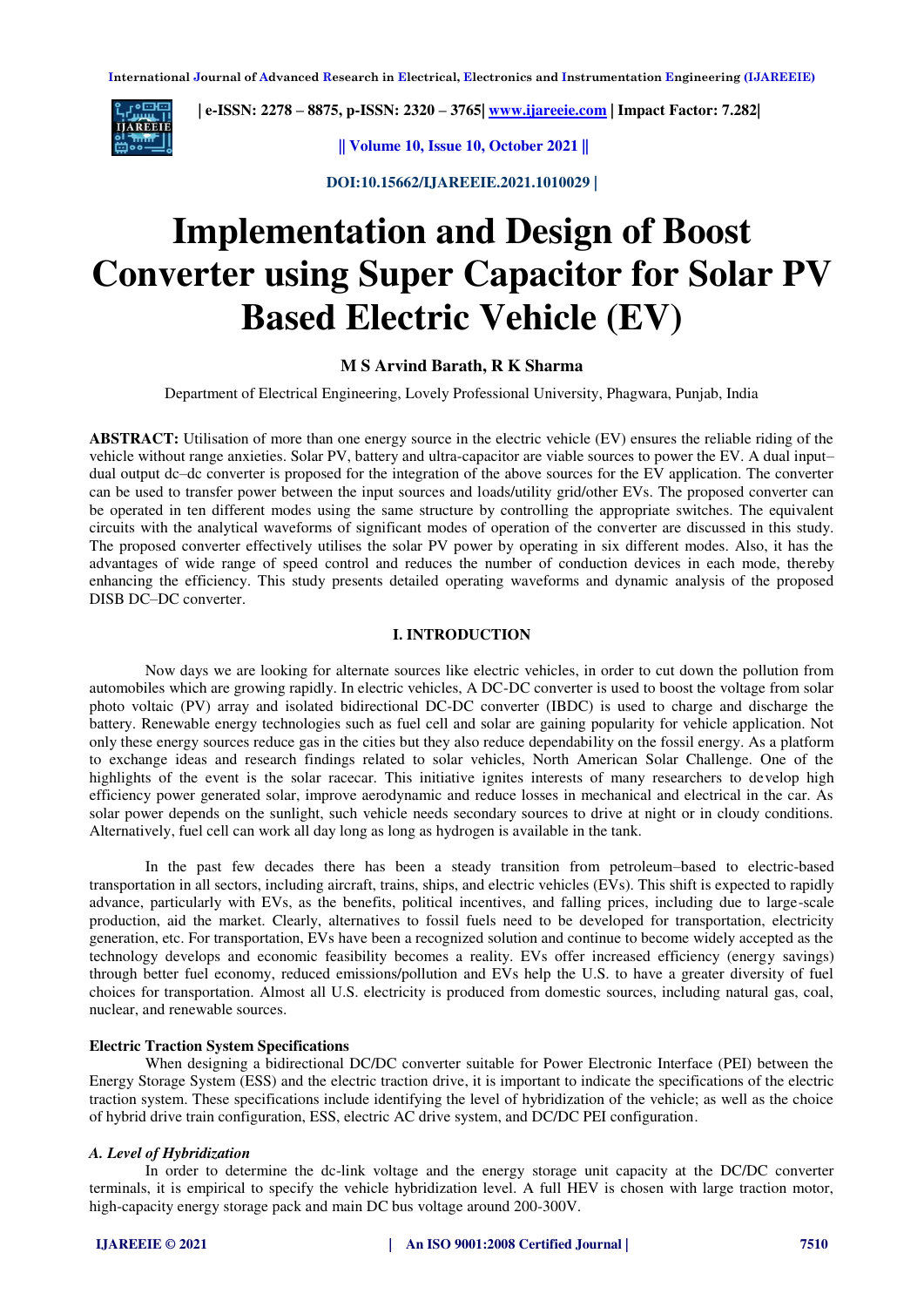

 **| e-ISSN: 2278 – 8875, p-ISSN: 2320 – 3765| [www.ijareeie.com](http://www.ijareeie.com/) | Impact Factor: 7.282|** 

**|| Volume 10, Issue 10, October 2021 ||** 

**DOI:10.15662/IJAREEIE.2021.1010029 |** 

#### *B. Choice of Hybrid Drive train Configuration*

A parallel hybrid drive train rather than a series one is chosen for several reasons. As shown in Fig.1, the vehicle can be driven by the ICE alone, the EM alone or both engines at the same time utilizing the best performance of each. Unlike series hybrids, parallel hybrids require less number of energy conversion stages and feature less power demands on the electrical system which makes parallel hybrids less expensive and more energy efficient.

#### **II. CURRENT WORKING SYSTEM**

According to the aforementioned theory in commercial EVs, the solar PV charges the battery through separate charge controller and simultaneously battery drives the vehicle through a bidirectional converter. In addition, it has the provision to charge through an external source. a novel dual input super boost (DISB) DC–DC converter for solarpowered EVs. The proposed converter effectively utilises the solar PV power by operating in six different modes. Also, it has the advantages of wide range of speed control and reduces the number of conduction devices in each mode, thereby enhancing the efficiency.

#### **Block Diagram**



**III. DC-DC CONVERTER WITH ENERGY STORAGE SYSTEM** 

#### **A. Choice of Hybrid Energy Storage System**

HEVs rely on the capability of their ESSs not only to store large amounts of energy but also to discharge according to load demand. A high power, high energy, and high efficiency ESS can be obtained by utilizing a hybrid battery /UC combination. The UC will increase the ESS power handling capability and reserve the amount of regenerative energy dissipated in the friction brakes due to the low power handling capability of the battery. The UC is used during transient pea k power demands and to capture regenerative energy which greatly reduces the voltage variations and stresses across the battery terminals and releases the burden of power converter interfacing the battery.

#### **B. Choice of Power Electronics Interface Configuration**

To get full control over the power flowing to and from the battery and to limit the fluctuating voltage levels at the UC terminals, it is necessary to utilize a DC/DC PEI between the storage units and the AC drive. The choice of a power converter as simple yet as efficient as possible to interface the HESS is discussed in [2]. The proposed multiinput bidirectional DC/DC converter interfacing the battery/UC HESS and the traction drive in the HEV consists of two bidirectional half-bridge cells as shown in Fig. 3. Each half-bridge cell consists of an energy storage element (inductor), two IGBT power transistors, and two diodes for bidirectional current flow. IGBT s are chosen since they are suitable for low frequency, high power applications such as the full hybrid vehicle considered. An input capacitor interfacing the source acts as a filter limiting the source current ripple and the circulation of high-frequency components through the sources. This filtering is mainly used due to the Equivalent Series Resistance (ESR) of each of the battery and UC pack. Finally, one common output capacitor is shared between the two cells to minimize the voltage ripple at the DC bus and the inverter input terminals while t he battery and UC voltages remain at a level lower than that of the dc-link.

#### **IV. DUAL INPUT SUPERBOOST (DISB) DC–DC CONVERTER**

A typical idea enables the proprietor to recharge the batteries from number of sources like grid and other energy source/storage medium. These EVs could give the fuel adaptability, clean, and smooth operation with batteries.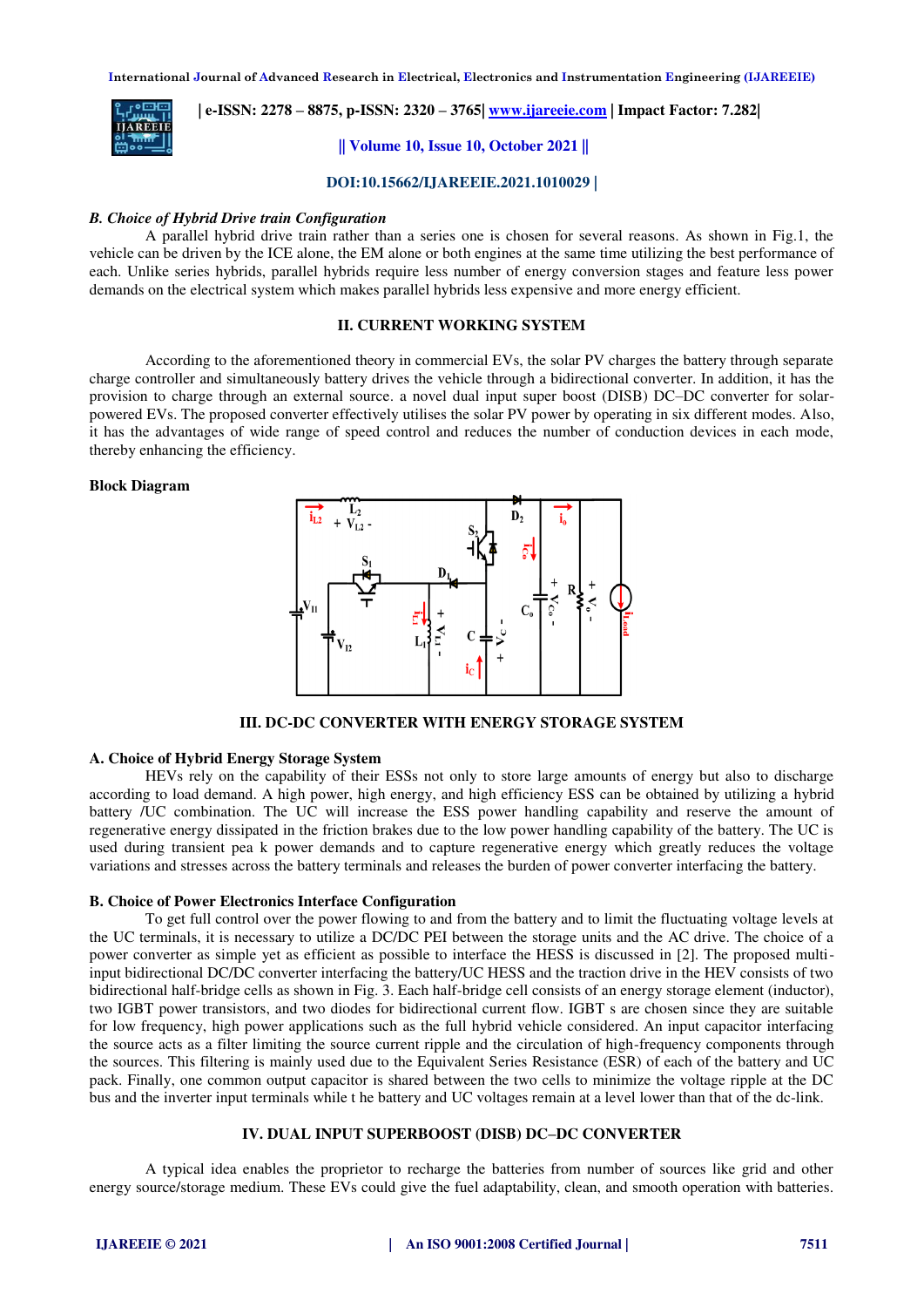

 **| e-ISSN: 2278 – 8875, p-ISSN: 2320 – 3765| [www.ijareeie.com](http://www.ijareeie.com/) | Impact Factor: 7.282|** 

**|| Volume 10, Issue 10, October 2021 ||** 

#### **DOI:10.15662/IJAREEIE.2021.1010029 |**

When EVs are interfaced with the utility grid in public parking locations, it provides back-up power and supports the utility.



Moreover, it helps the utility gird to maintain voltage and frequency and also offers to mitigate the peak demand. The bidirectional DC–DC (BDC) converters are used to exchange the power in bidirectional way, and they can be operated in both buck and boost modes with better dynamic response for effective transportation.

#### **V. DC-DC SUPERCAPACITOR**

In super capacitor and battery combined energy storage technologies to PHEVs have been discussed. Integration of fuel cell (FC) technologies with other energy storage medium is gaining much attention of industrial interests. Different on-board bidirectional battery charging topologies for PHEVs to achieve improved the performance and unit sizing for satisfactory operations. But super capacitor has been proposed to optimise the performance of EVs.



#### **VI. IMPLEMENTATION**

In the proposed work, a typical idea enables the proprietor to recharge the batteries from number of sources like grid and other energy source/storage medium. These EVs could give the fuel adaptability, clean, and smooth operation with batteries. When EVs are interfaced with the utility grid in public parking locations, it provides back-up power and supports the utility. Moreover, it helps the utility gird to maintain voltage and frequency and also offers to mitigate the peak demand. The bidirectional DC–DC converters are used to exchange the power in bidirectional way, and they can be operated in both buck and boost modes with better dynamic response for effective transportation.

The proposed DISB converter operatesunder six different modes in which five modes operates undereither buck or boost operation. In high speed operation, the DISBconverter drives the vehicle from both battery and solar PVsources. This mode of operation is called superboost modewhich isone of the unique feature of the proposed converter. The operatingwaveform of the DISB converter operated under superboost modeand it clearly depicts the gating signal of *S*1,*S*2, and *vL*and *iL*waveforms. From 0 to *t*1, *S*1 is ON and theinductor current start rises from *iL*0 to *iL*1 due to *V*1 source. At theinstant *t*1, *S*1is turned OFF and the inductor current rises from *iL*1 to*iLP*due to source *V*2 during *t*1 to *t*2. After instant *t*2, *S*2 is turnedOFF and the inductor discharges the energy to the load. During *t*2to *Ts*, the voltage appears across the inductor is  $(v2-v0)$ . According to the voltage–time balance principle of the inductor,the average value of inductor voltage is zero at every cycle. The expression shall be written as  $v1d1 + v2(d2 - d1) + (v2 - d1)$  $v(0)(1 - d(2)) = 0$  (1)

where*d*1 is the duty ratio of *S*1 and *d*2 is the duty ratio of the *S*2.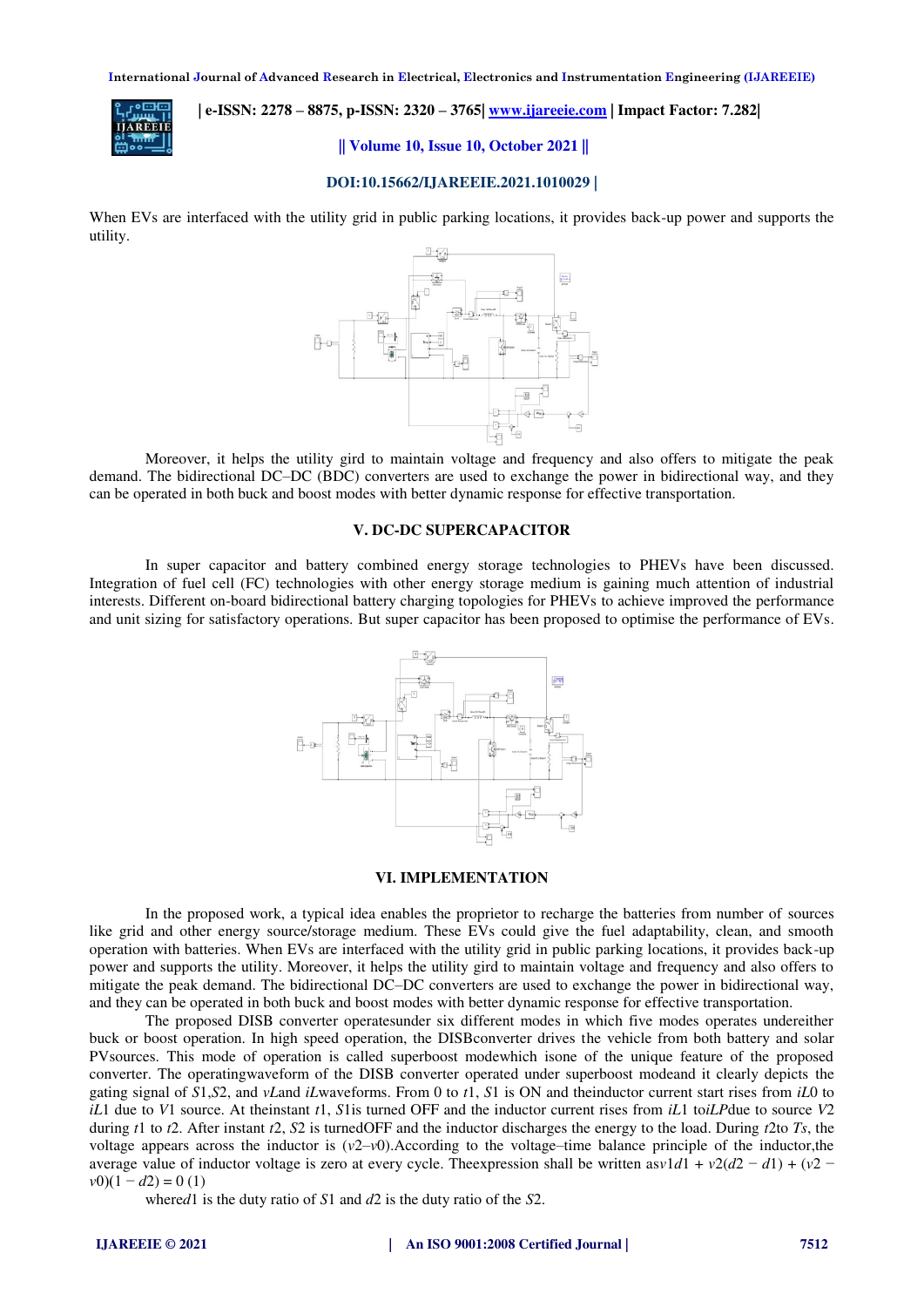**| e-ISSN: 2278 – 8875, p-ISSN: 2320 – 3765| [www.ijareeie.com](http://www.ijareeie.com/) | Impact Factor: 7.282|** 

**|| Volume 10, Issue 10, October 2021 ||** 

#### **DOI:10.15662/IJAREEIE.2021.1010029 |**

After simplifying (1), the output voltage of the DISB converter insuperboost operation is

 $V0 = v1d1 + v2(1 - d1)$ 

$$
(1-d2)(2)
$$

The maximum output voltage can be obtained at  $d1 = 0.6$  and  $d2 = 0.8$  for superboost mode and written as  $V$ max = 3 $V$ 1 + 2 $V$ 2 (3)

For further analysis, unified output voltage (*V*p.u) can be written as

 $Vp \cdot u = V0$ 

*V*max =  $k + d1(1 - k)$ 

 $(3 + 2k)(1 - d2)$  (4)

where*k* is the source ratio ( $V2/V1$ ). The characteristic of unified output voltage with duty ratios (*d*1 and *d*2) for  $k = 0.5$ 



#### **VII. EXPERIMENTAL RESULTS**

Similarly, the simulation and experimental results are observed in regenerative braking mode.



It is quite harder to perform this mode of operation in experiments; therefore, the external supply voltage is applied at load end and DISB converter made to operate under buck mode.

The experimental setup is built with the super capacitor which included 6 modules for 230voltage rated power. In order to correlate the simulation and the results parameters have been used in 230voltage rated powerfor the simulation setup. The simulation In order to validate the operation of proposed DISB converter with different six modes, the simulation has been carried out. It is concluded that the experimental results are good agreement with theoretical study and simulation results.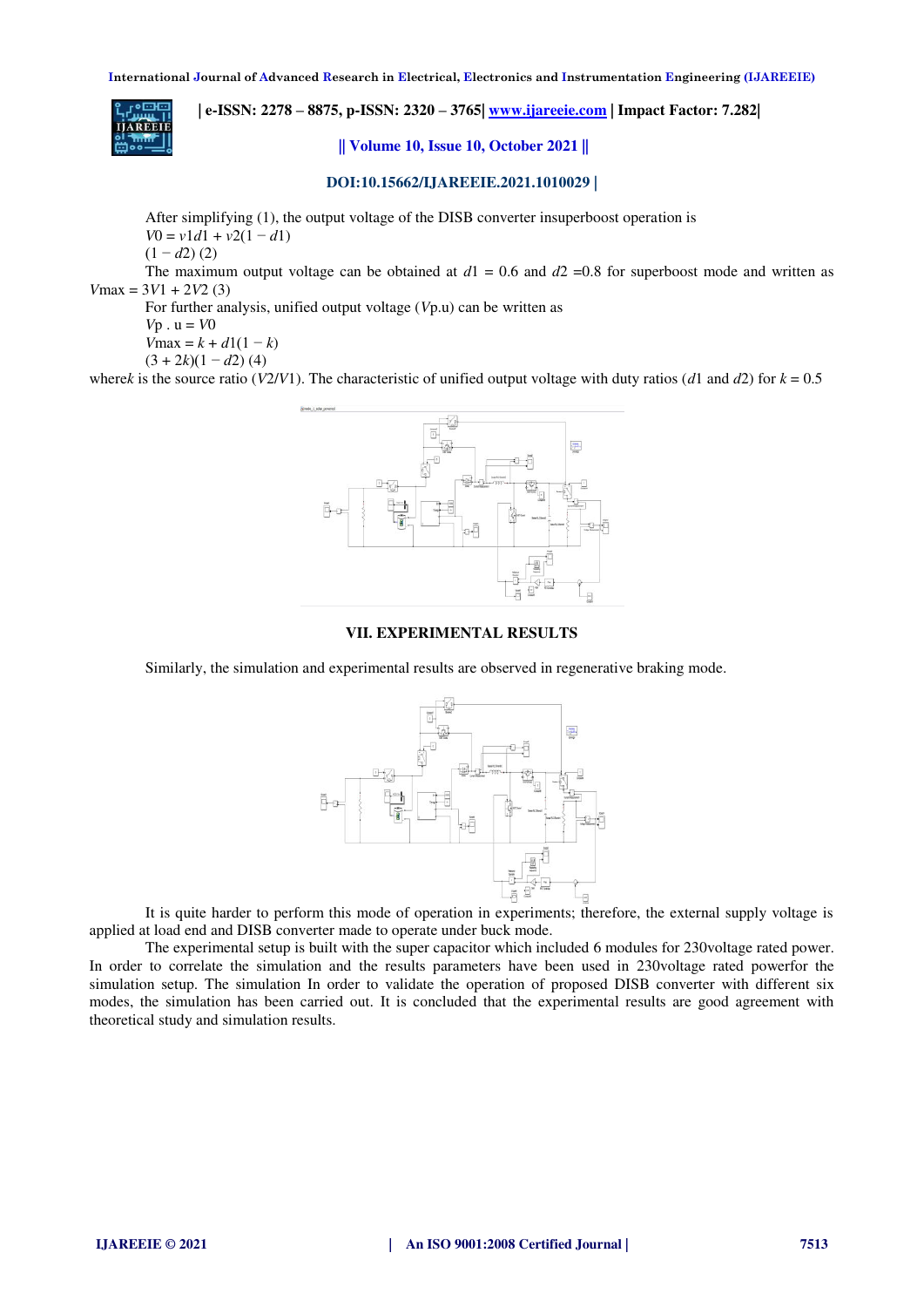

#### **| e-ISSN: 2278 – 8875, p-ISSN: 2320 – 3765| [www.ijareeie.com](http://www.ijareeie.com/) | Impact Factor: 7.282|**

**|| Volume 10, Issue 10, October 2021 ||** 

#### **DOI:10.15662/IJAREEIE.2021.1010029 |**



#### **VIII. CONCLUSION**

The topology of DISB DC–DC converter has been proposed for solar powered EVs applications. The detailed operating waveform and different mode of operations are presented. The performance characterisation of unified output voltage for proposed DISB converter is discussed. To extract the transfer function of the proposed DISB converter design, a small signal modelling has been developed based on the state space averaging technique. The eigenvalues of system matrix show clearly that the system is stable. The simulation results have been presented to verify the operation and performance of proposed DISB converter and confirmed through experimental results. Both simulation and experimental results validate that the proposed DISB converter is more suitable for EVs application.

#### **REFERENCES**

1. Gangavarapu Guru Kumar, KumaravelSundaramoorthy, "Dual input superboost DC–DC converter for solar powered electric vehicle", 2019.

2. Chen, Y., Wu, L.: 'The strategy of electric vehicle fast-charging on correcting slope iteratively', 2017, pp. 166–170.

3. Yang, F., Ge, H., Yang, J., et al.: 'Dual-input grid-connected photovoltaic inverter with two integrated DC-DC converters and reduced conversion stages', IEEE Trans. Energy Convers., 2018.

4. MuddasaniSampathkumar a, Dr. A S Rathore, "Efficient Power Electronic Converters for Electrical Vehicle Application", Vol.12 No.2 (2021), 1429 -1435.

5. Hannan M.A., Azidin F.A., Mohamed A., Light Vehicle Energy Management System using Multi-Power Sources, PrzegladElektrotechniczny, (2020), 197-204.

6. Channegowda, J.; Pathipati, V.K.; Williamson, S.S. Comprehensive review and comparison of DC fast charging converter topologies: Improving electric vehicle plug-to-wheels efficiency. In Proceedings of the 2019 IEEE 24th International Symposium on Industrial Electronics (ISIE), June 2019; pp. 263–268.

7. SanduSridevi, P. Varaprasad Reddy, "Design and Simulation of a Solar Based DC-DC Converter for Hybrid Electric Vehicles," International Journal of Computer Science and Mobile Computing, Vol.4 Issue. 11, November- 2015.

8. Bai, S.; Lukic, S. Design considerations for DC charging station for plug-in vehicles. In Proceedings of the 2011 IEEE Vehicle Power and Propulsion Conference, September 2011.

9. Mwasilu, F.; Justo, J.J.; Kim, E.-K.; Do, T.D.; Jung, J.-W. Electric vehicles and smart grid interaction: A review on vehicle to grid and renewable energy sources integration. Renew. Sustain. Energy Rev. 2014.

10. Gjelaj M, Hashemi S, Traeholt C, et al. Grid integration of DC fast-charging stations for EVs by using modular Liion batteries. IET GenerTransmDistrib. 2018;12(20):4368–4376.